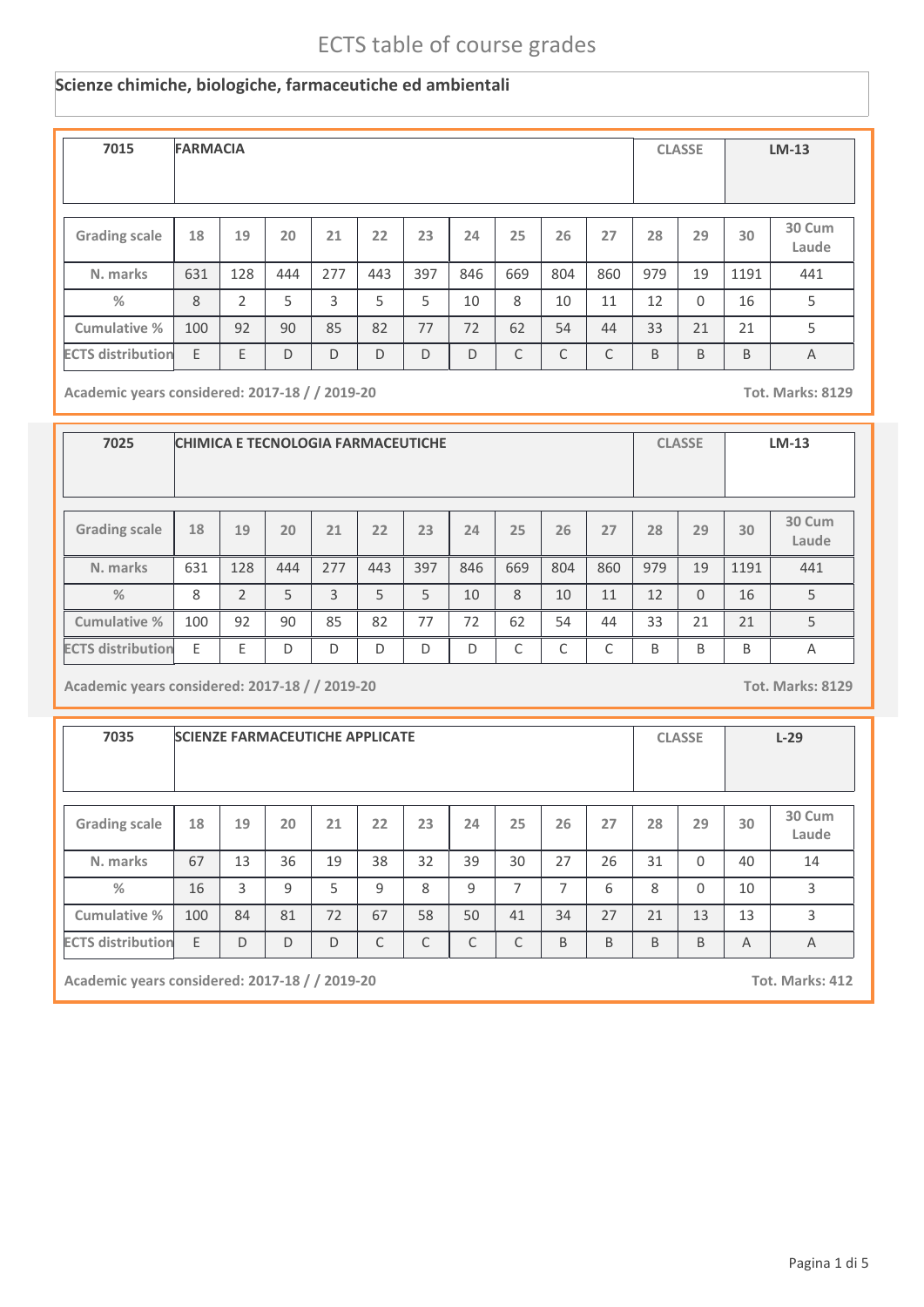| 7037                     | <b>SCIENZE FARMACEUTICHE APPLICATE AI PRODOTTI PER LA SALUTE</b> |    |    |    |    |    |    |    |    |    |    | <b>CLASSE</b> |    | $L-29$          |
|--------------------------|------------------------------------------------------------------|----|----|----|----|----|----|----|----|----|----|---------------|----|-----------------|
| <b>Grading scale</b>     | 18                                                               | 19 | 20 | 21 | 22 | 23 | 24 | 25 | 26 | 27 | 28 | 29            | 30 | 30 Cum<br>Laude |
| N. marks                 | 67                                                               | 13 | 36 | 19 | 38 | 32 | 39 | 30 | 27 | 26 | 31 | $\Omega$      | 40 | 14              |
| $\frac{9}{6}$            | 16                                                               | 3  | 9  | 5  | 9  | 8  | 9  | 7  | 7  | 6  | 8  | $\Omega$      | 10 | 3               |
| Cumulative %             | 100                                                              | 84 | 81 | 72 | 67 | 58 | 50 | 41 | 34 | 27 | 21 | 13            | 13 | 3               |
| <b>ECTS distribution</b> | Ε                                                                | D  | D  | D  | C  | C  | C  | ┌  | B  | B  | B  | B             | Α  | Α               |

**Academic years considered: 2017-18 / / 2019-20 Tot. Marks: 412**

**7045 SCIENZE NUTRACEUTICHE E ALIMENTI FUNZIONALI CLASSE L-29 Grading scale 18 N. marks Cumulative % %** 67 **19** 13 **20** 36 **<sup>21</sup> <sup>22</sup> <sup>23</sup> <sup>24</sup> <sup>25</sup> <sup>26</sup> <sup>27</sup> <sup>28</sup> <sup>29</sup> 30 Cum Laude** 19 38 32 39 30 27 26 31 0 40 14 **30** 40 16 3 9 5 9 8 9 7 7 6 8 0 10 3 100 | 84 | 81 | 72 | 67 | 58 | 50 | 41 | 34 | 27 | 21 | 13 | 13 | 3 **ECTS distribution** E D D D C C C C B B B B A A

**Academic years considered: 2017-18 / / 2019-20 Tot. Marks: 412**

**9210 BIOLOGIA ED ECOLOGIA MARINA CLASSE L-13 Grading scale 18 N. marks Cumulative % %** 737 **19** 133 **20** 412 **<sup>21</sup> <sup>22</sup> <sup>23</sup> <sup>24</sup> <sup>25</sup> <sup>26</sup> <sup>27</sup> <sup>28</sup> <sup>29</sup> 30 Cum Laude** 189 | 337 | 335 | 594 | 536 | 593 | 646 | 956 | 46 | 1631 | 592 **30** 1631 10 | 2 | 5 | 2 | 4 | 4 | 8 | 7 | 8 | 8 | 12 | 1 | 21 | 8 100 | 90 | 88 | 83 | 81 | 77 | 73 | 65 | 58 | 50 | 42 | 30 | 29 | 8 **ECTS distribution** E D D D D D D C C C C B B A

**Academic years considered: 2017-18 / / 2019-20 Tot. Marks: 7737**

| 9211                     |     |                | <b>SCIENZE BIOLOGICHE</b> |                |     |     |     |                |     |     |     | <b>CLASSE</b> |      | $L-13$          |
|--------------------------|-----|----------------|---------------------------|----------------|-----|-----|-----|----------------|-----|-----|-----|---------------|------|-----------------|
| <b>Grading scale</b>     | 18  | 19             | 20                        | 21             | 22  | 23  | 24  | 25             | 26  | 27  | 28  | 29            | 30   | 30 Cum<br>Laude |
| N. marks                 | 737 | 133            | 412                       | 189            | 337 | 335 | 594 | 536            | 593 | 646 | 956 | 46            | 1631 | 592             |
| $\%$                     | 10  | $\overline{2}$ | 5                         | $\overline{2}$ | 4   | 4   | 8   | $\overline{ }$ | 8   | 8   | 12  | 1             | 21   | 8               |
| Cumulative %             | 100 | 90             | 88                        | 83             | 81  | 77  | 73  | 65             | 58  | 50  | 42  | 30            | 29   | 8               |
| <b>ECTS distribution</b> | E   | D              | D                         | D              | D   | D   | D   | C              | C   | C   | C   | B             | B    | $\overline{A}$  |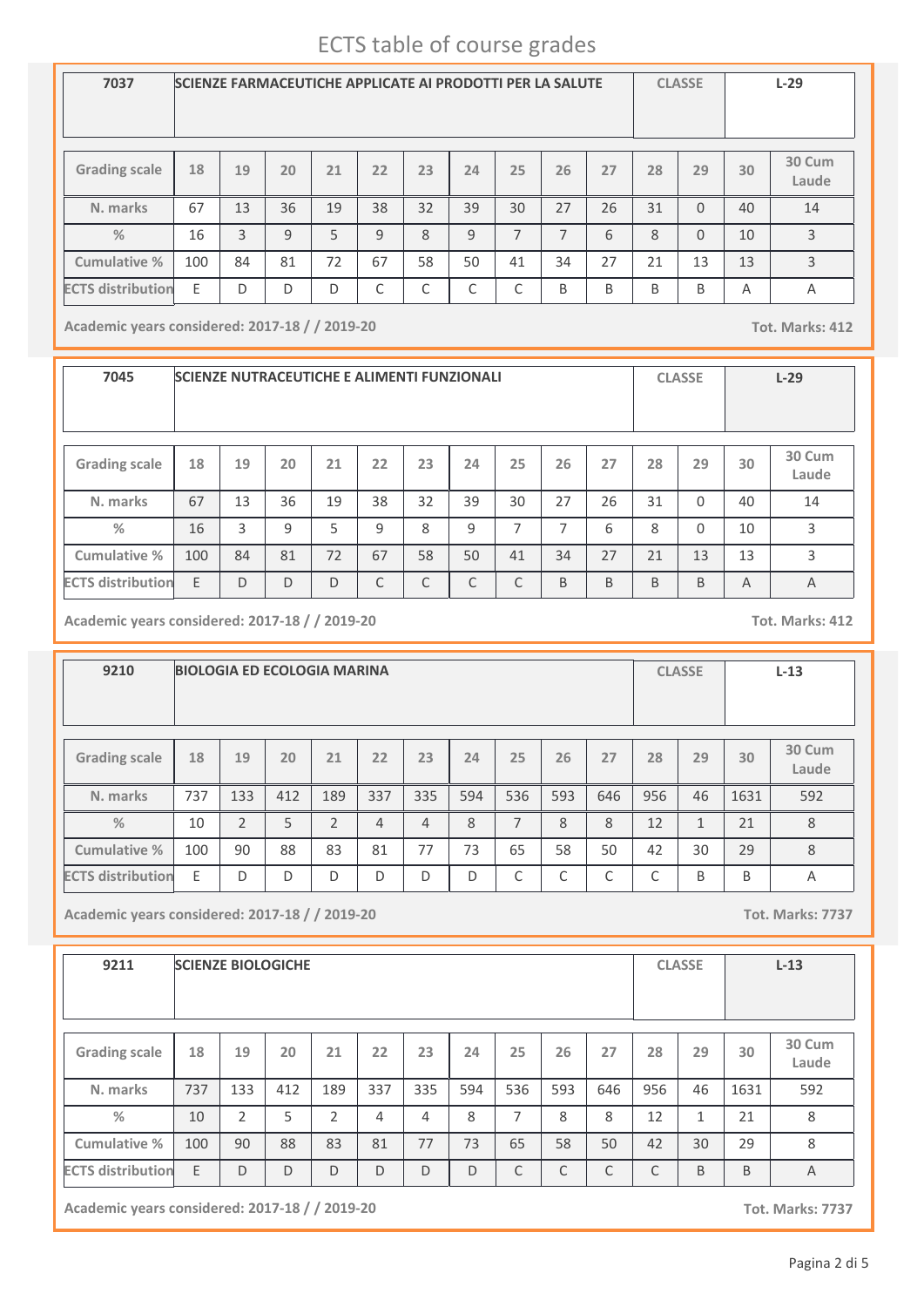| 9212                     | <b>CHIMICA INDUSTRIALE</b> |                         |                |    |                |     |     |     |     |     |                 | <b>CLASSE</b> |     | $L-27$          |
|--------------------------|----------------------------|-------------------------|----------------|----|----------------|-----|-----|-----|-----|-----|-----------------|---------------|-----|-----------------|
| <b>Grading scale</b>     | 18                         | 19                      | 20             | 21 | 22             | 23  | 24  | 25  | 26  | 27  | 28              | 29            | 30  | 30 Cum<br>Laude |
| N. marks                 | 101                        | 20                      | 93             | 54 | 75             | 114 | 191 | 203 | 175 | 206 | 264             | 17            | 464 | 148             |
| $\frac{9}{6}$            | 5                          | $\mathbf{\overline{1}}$ | $\overline{4}$ | 3  | $\overline{4}$ | 5   | 9   | 10  | 8   | 10  | 12              | $\mathbf{1}$  | 21  | $\overline{7}$  |
| <b>Cumulative %</b>      | 100                        | 95                      | 94             | 90 | 87             | 83  | 78  | 69  | 59  | 51  | 41              | 29            | 28  | $\overline{7}$  |
| <b>ECTS distribution</b> | E                          | E                       | E              | D  | D              | D   | D   | C   | C   | C   | $\sqrt{2}$<br>J | B             | B   | A               |

**Academic years considered: 2017-18 / / 2019-20 Tot. Marks: 2125**

**9213 CHIMICA CLASSE L-27 Grading scale 18 N. marks Cumulative % %** 101 **19** 20 **20** 93 **<sup>21</sup> <sup>22</sup> <sup>23</sup> <sup>24</sup> <sup>25</sup> <sup>26</sup> <sup>27</sup> <sup>28</sup> <sup>29</sup> 30 Cum Laude** 54 | 75 | 114 | 191 | 203 | 175 | 206 | 264 | 17 | 464 | 148 **30** 464 5 | 1 | 4 | 3 | 4 | 5 | 9 | 10 | 8 | 10 | 12 | 1 | 21 | 7 100 95 94 90 87 83 78 69 59 51 41 29 28 7 **ECTS** distribution E E E E D D D D D C C C C B B A

**Academic years considered: 2017-18 / / 2019-20 Tot. Marks: 2125**

| 9216                     |     |    | <b>SCIENZE DELL'AMBIENTE E DELLA NATURA</b> |                |    |                |    |                |    |    |    | <b>CLASSE</b>  |     | $L-32$          |
|--------------------------|-----|----|---------------------------------------------|----------------|----|----------------|----|----------------|----|----|----|----------------|-----|-----------------|
| <b>Grading scale</b>     | 18  | 19 | 20                                          | 21             | 22 | 23             | 24 | 25             | 26 | 27 | 28 | 29             | 30  | 30 Cum<br>Laude |
| N. marks                 | 41  | 11 | 41                                          | 12             | 33 | 33             | 66 | 54             | 85 | 85 | 93 | 12             | 141 | 59              |
| $\frac{9}{6}$            | 5   | 1  | 5                                           | $\mathfrak{D}$ | 4  | $\overline{4}$ | 9  | $\overline{7}$ | 11 | 11 | 12 | $\mathfrak{D}$ | 19  | 8               |
| Cumulative %             | 100 | 95 | 94                                          | 89             | 87 | 83             | 79 | 70             | 63 | 52 | 41 | 29             | 27  | 8               |
| <b>ECTS distribution</b> | E   | F  | F                                           | D              | D  | D              | D  | $\Box$         | ◠  | ⌒  | B  | B              | B   | A               |

**Academic years considered: 2017-18 / / 2019-20 Tot. Marks: 766**

| 9219                     |                |          |                |    |    | <b>BIOLOGIA ED ECOLOGIA DELL'AMBIENTE MARINO COSTIERO</b> |    |     |     |                 |     | <b>CLASSE</b> |     | $LM-6$         |
|--------------------------|----------------|----------|----------------|----|----|-----------------------------------------------------------|----|-----|-----|-----------------|-----|---------------|-----|----------------|
| <b>Grading scale</b>     | 18             | 19       | 20             | 21 | 22 | 27                                                        | 28 | 29  | 30  | 30 Cum<br>Laude |     |               |     |                |
| N. marks                 | 41             | 4        | 34             | 19 | 38 | 44                                                        | 59 | 109 | 122 | 168             | 307 | 15            | 727 | 339            |
| $\%$                     | $\mathfrak{D}$ | $\Omega$ | $\overline{2}$ | 1  | 2  | 2                                                         | 3  | 5   | 6   | 8               | 15  | 1             | 36  | 17             |
| Cumulative %             | 100            | 98       | 98             | 96 | 95 | 93                                                        | 91 | 88  | 83  | 77              | 69  | 54            | 53  | 17             |
| <b>ECTS distribution</b> | E              | E        | E              | E  | E  | E                                                         | D  | D   | D   | D               | C   | C             | B   | $\overline{A}$ |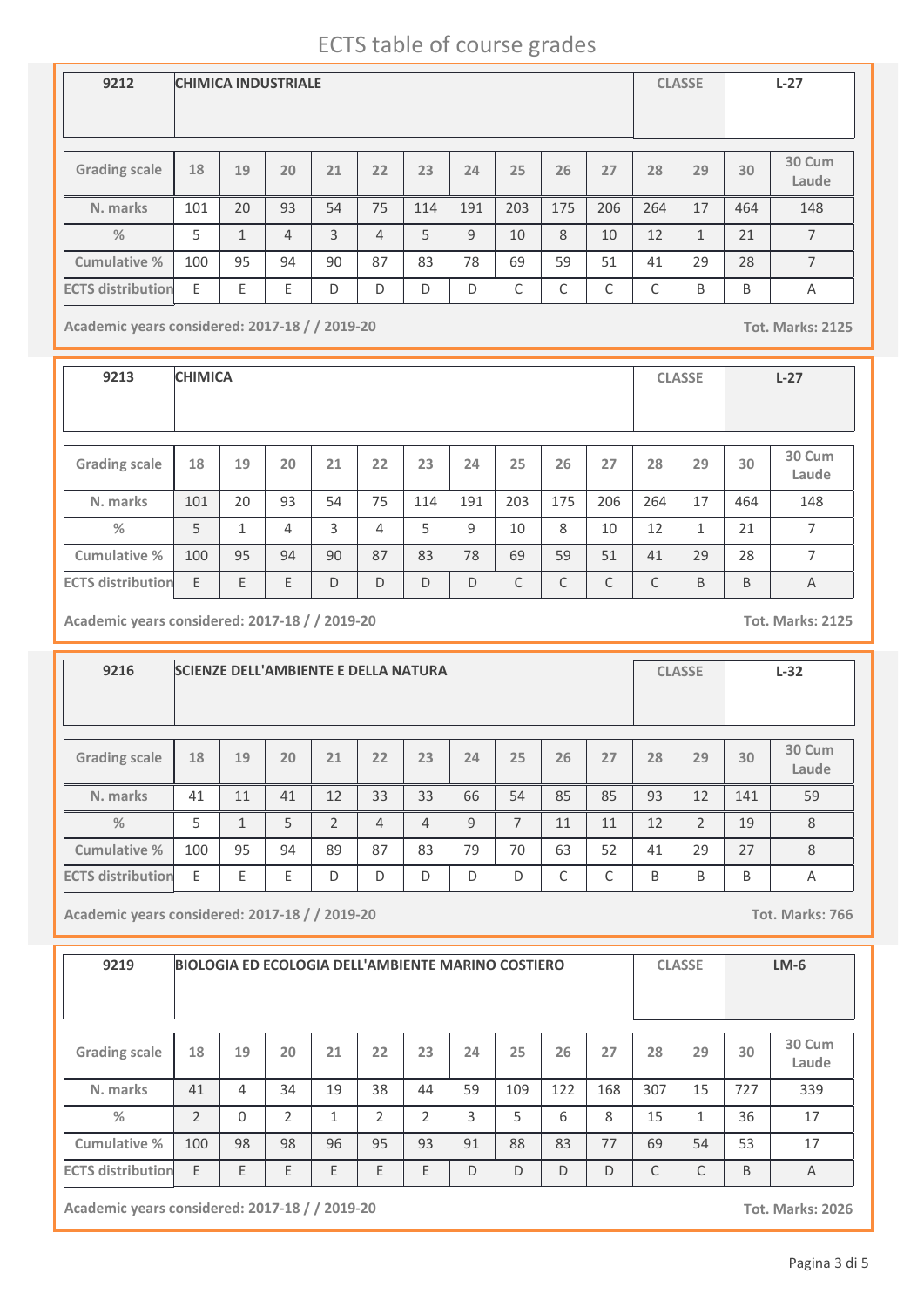| 9220                     | <b>BIOLOGIA</b> |                |                |    |    |                |    |     |     |     |     | <b>CLASSE</b>   |     | $LM-6$          |
|--------------------------|-----------------|----------------|----------------|----|----|----------------|----|-----|-----|-----|-----|-----------------|-----|-----------------|
|                          |                 |                |                |    |    |                |    |     |     |     |     |                 |     |                 |
| <b>Grading scale</b>     | 18              | 19             | 20             | 21 | 22 | 23             | 24 | 25  | 26  | 27  | 28  | 29              | 30  | 30 Cum<br>Laude |
| N. marks                 | 41              | $\overline{4}$ | 34             | 19 | 38 | 44             | 59 | 109 | 122 | 168 | 307 | 15              | 727 | 339             |
| $\frac{0}{2}$            | $\mathcal{P}$   | $\overline{0}$ | $\overline{2}$ | 1  | 2  | $\mathfrak{D}$ | 3  | 5   | 6   | 8   | 15  | $\mathbf{1}$    | 36  | 17              |
| <b>Cumulative %</b>      | 100             | 98             | 98             | 96 | 95 | 93             | 91 | 88  | 83  | 77  | 69  | 54              | 53  | 17              |
| <b>ECTS distribution</b> | E               | E              | E              | E  | Ε  | Ε              | D  | D   | D   | D   | C   | $\sqrt{2}$<br>Ć | B   | A               |

**Academic years considered: 2017-18 / / 2019-20 Tot. Marks: 2026**

**9224 CHIMICA CLASSE LM-54 Grading scale 18 N. marks Cumulative % %** 10 **19** 4 **20** 19 **<sup>21</sup> <sup>22</sup> <sup>23</sup> <sup>24</sup> <sup>25</sup> <sup>26</sup> <sup>27</sup> <sup>28</sup> <sup>29</sup> 30 Cum Laude** 15 | 23 | 28 | 46 | 42 | 55 | 77 | 109 | 11 | 258 | 97 **30** 258 1 | 1 | 2 | 2 | 3 | 4 | 6 | 5 | 7 | 10 | 14 | 1 | 32 | 12 100 99 98 96 94 91 87 81 76 69 59 45 44 12 **ECTS distribution** E E E E E D D D D C C C B A

**Academic years considered: 2017-18 / / 2019-20 Tot. Marks: 794**

| 9228                     |     |          | <b>TUTELA E GESTIONE DELL'AMBIENTE</b> |                |                |    |    |    |    |    |    | <b>CLASSE</b> |    | LM-60           |
|--------------------------|-----|----------|----------------------------------------|----------------|----------------|----|----|----|----|----|----|---------------|----|-----------------|
| <b>Grading scale</b>     | 18  | 19       | 20                                     | 21             | 22             | 23 | 24 | 25 | 26 | 27 | 28 | 29            | 30 | 30 Cum<br>Laude |
| N. marks                 | 4   | $\Omega$ | $\Omega$                               | 3              | 3              | 6  | 9  | 5  | 7  | 17 | 19 | $\mathbf{1}$  | 48 | 26              |
| $\frac{9}{6}$            | 3   | $\Omega$ | $\Omega$                               | $\overline{2}$ | $\mathfrak{D}$ | 4  | 6  | 3  | 5  | 11 | 13 | $\mathbf{1}$  | 32 | 18              |
| Cumulative %             | 100 | 97       | 97                                     | 97             | 95             | 93 | 89 | 83 | 80 | 75 | 64 | 51            | 50 | 18              |
| <b>ECTS distribution</b> | E   | F        | F                                      | E              | F              | F  | D  | D  | D  | D  | C  | $\sqrt{2}$    | B  | Α               |

**Academic years considered: 2017-18 / / 2019-20 Tot. Marks: 148**

| 9231                     |     |                | <b>BIOLOGIA ED ECOLOGIA MARINA</b> |     |     |     |     |     |     |     |     | <b>CLASSE</b> |      | $L-13$          |
|--------------------------|-----|----------------|------------------------------------|-----|-----|-----|-----|-----|-----|-----|-----|---------------|------|-----------------|
| <b>Grading scale</b>     | 18  | 19             | 20                                 | 21  | 22  | 23  | 24  | 25  | 26  | 27  | 28  | 29            | 30   | 30 Cum<br>Laude |
| N. marks                 | 737 | 133            | 412                                | 189 | 337 | 335 | 594 | 536 | 593 | 646 | 956 | 46            | 1631 | 592             |
| $\%$                     | 10  | $\overline{2}$ | 5                                  | 2   | 4   | 4   | 8   | 7   | 8   | 8   | 12  | $\mathbf{1}$  | 21   | 8               |
| Cumulative %             | 100 | 90             | 88                                 | 83  | 81  | 77  | 73  | 65  | 58  | 50  | 42  | 30            | 29   | 8               |
| <b>ECTS distribution</b> | E   | D              | D                                  | D   | D   | D   | D   | C   | C   | C   | C   | B             | B    | $\overline{A}$  |